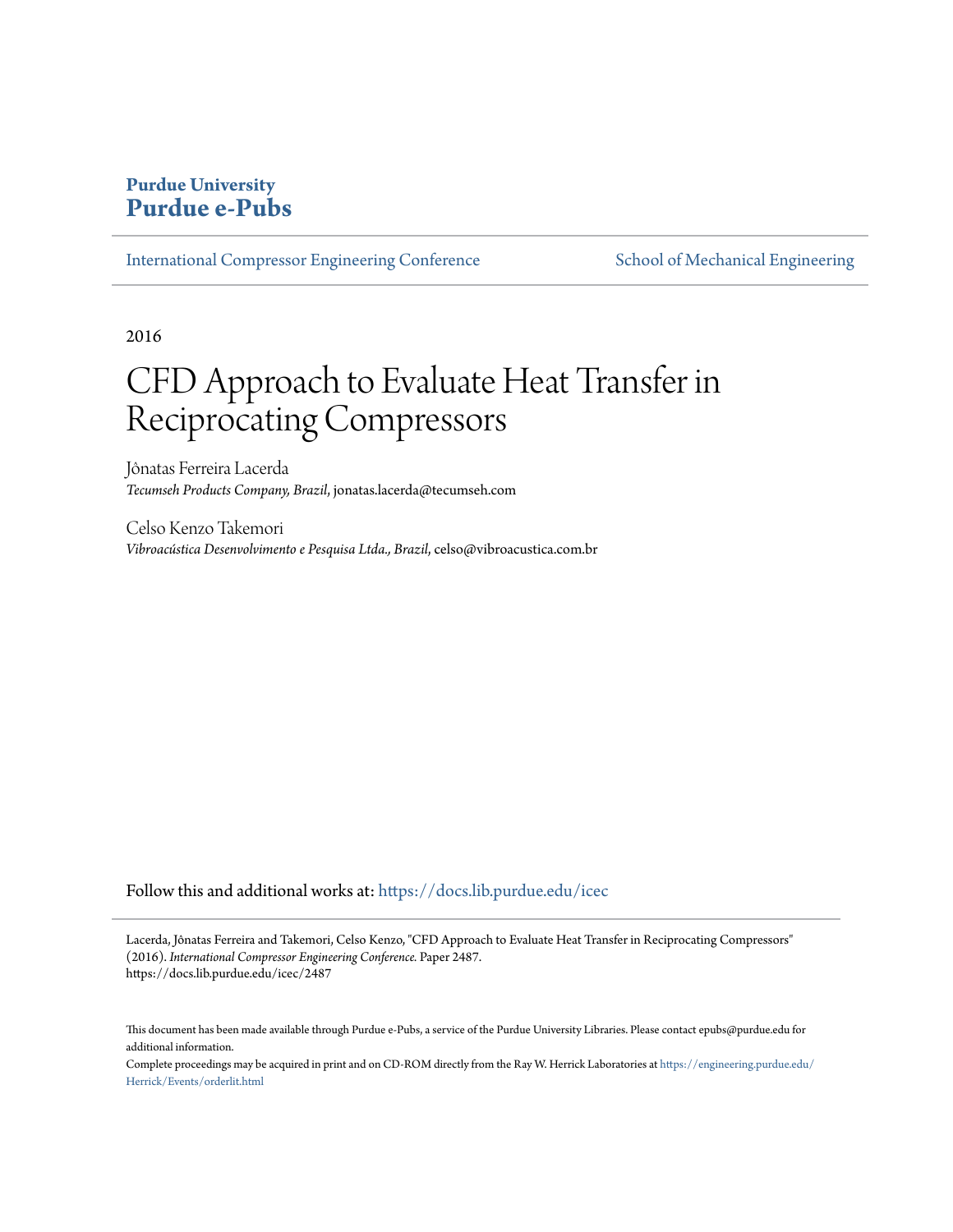#### **CFD Approach to Evaluate Heat Transfer in Reciprocating Compressors**

Jônatas Ferreira LACERDA<sup>1\*</sup>, Celso Kenzo TAKEMORI<sup>2</sup>

<sup>1</sup>Tecumseh Products Company, Research and Development, São Carlos, São Paulo, Brazil jonatas.lacerda@tecumseh.com

> <sup>2</sup>Vibroacústica Development and Research Joinville, Santa Catarina, Brazil celso@vibroacustica.com.br

> > \* Corresponding Author

#### **ABSTRACT**

How to deal with the heat exchange inside compressors is one of the main challenges on its design nowadays. The heating of the gas entering the compressors decreases its density reducing directly the mass flow and compressor efficiency, so should be avoid. To study this topic it was developed a full three-dimensional model of the gas and the solid parts inside a compressor. Prescribed steady state mass flow rate is imposed at suction and discharge tubes and heat sources due electrical and mechanical inefficiencies of the compressor are imposed. The portion of the suction and cavity gas are separated from the portion of the discharge gas and an isentropic compression from the suction muffler outlet temperature is assumed to define the temperature of the gas flowing through the discharge port. The main advantage of this approach is the directly calculation of the heat transfer coefficients from the solid parts to the fluid, however with a high computational cost. Comparison with experimental data shows good agreement is some parts, but some disagreement in other, probably due the non-consideration of the oil flowing inside the compressor, which are topics for future investigations.

#### **1. INTRODUCTION**

Understanding and predict the heat transfer phenomena and temperature distribution is crucial in a reciprocating compressors design. The heating of the gas entering the compressors decreases its density reducing directly the mass flow and compressor efficiency. Also, excessive increase of the temperature can degrade oil lubrication properties causing catastrophic fail of the compressor.

Several studies on modeling the heat transfer process inside the compressor has been conducted along the years. They can be characterized according to Tab. 1, with different levels of accuracy and complexity, making the choice of the method dependent on the accuracy and time required for the analysis. Some works falling in each category are presented, but there are more in current literature.

The steady state lumped models (0D) are based on energy balance equations. They are computationally inexpensive but are not able to describe the effect of drastic changes in the compressor layout. Besides, heat transfer coefficients and thermal resistances between solid parts must be obtained experimentally or using general heat transfer correlations that may lead to differences in the comparison with experimental results. However, even if this kind of model was used in the early stages of the studies (Meyer and Thompson, 1988; Todescat *et al*., 1992 and Padhy, 1992), it is still widely used due to ease of integration of more physics into the model, as showed by Dutra and Deschamps (2015).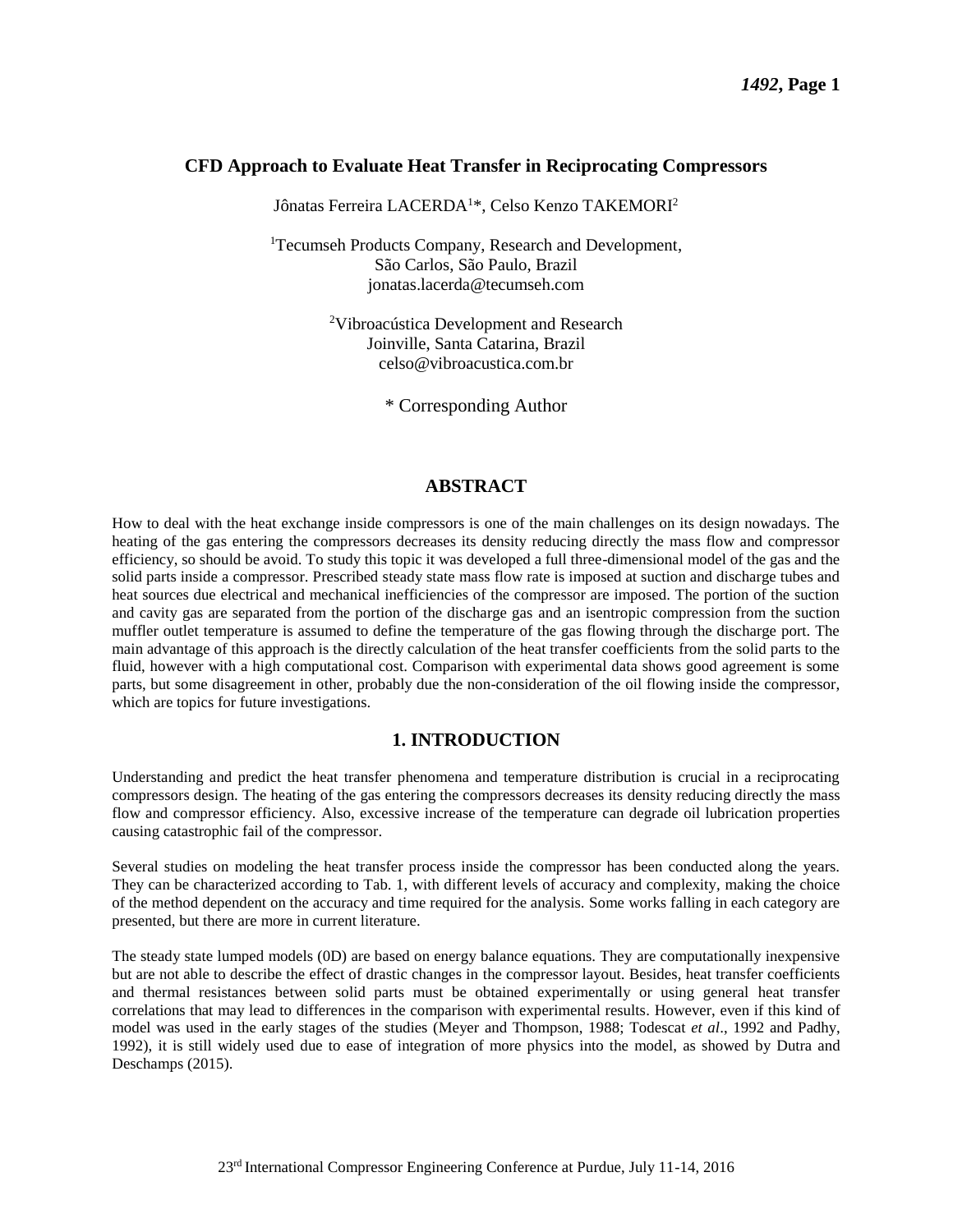Advances were obtained with the combination of lumped models with differential models (0D & 3D), also known as hybrid models. Being less computationally demanding than full 3D models, they are more used in the combination of 3D discretization for solid parts and lumped formulation for flow parts. Thus, the temperature gradients present in solid parts are better captured, affecting positively the results. This kind of procedure was used for part of the compressor by Almbauer *et al*. (2006) and for the entire compressor as in the work of Lohn *et al*. (2015).

A third class of methods are those full 3D models for the fluid flow and heat transfer phenomena. They can consider both fluid and solid parts and are computationally expensive, so limited to perform few cases analysis or consider just part of the compressor as performed by Pereira *et al*. (2010) and Lacerda and Takemori (2014). On the other hand, there is no need to input heat transfer coefficients and strong modifications in compressor layout can be better evaluated with this procedure. Full compressor 3D models were performed by Chikurde *et al*. (2002) and Raja *et al*. (2003).

|                                   |                               | 0 <sub>D</sub><br>(lumped model)                                                                      | 0D & 3D                                                                                     | <b>Full 3D</b>                                                                                    |
|-----------------------------------|-------------------------------|-------------------------------------------------------------------------------------------------------|---------------------------------------------------------------------------------------------|---------------------------------------------------------------------------------------------------|
| Parts of the<br><b>Compressor</b> | <b>Steady</b><br><b>State</b> |                                                                                                       | - Almbauer <i>et al.</i> $(2006)$<br>- Kara and Oguz (2010)                                 | - Birari <i>et al.</i> (2006)<br>- Colmek (2014)                                                  |
|                                   | <b>Transient</b>              |                                                                                                       | - Abidin et al. $(2006)$                                                                    | - Morriesen <i>et al.</i> (2009)<br>- Pereira et al. $(2010)$<br>- Lacerda and Takemori<br>(2014) |
| Full<br><b>Compressor</b>         | <b>Steady</b><br><b>State</b> | - Meyer and Thompson<br>(1988)<br>- Todescat <i>et al.</i> $(1992)$<br>- Padhy (1992)<br>$-Ooi(2003)$ | - Ribas Jr. (2007)<br>- Schreiner et al. $(2009)$<br>- Sanvezzo Jr. and<br>Deschamps (2012) | - Chikurde <i>et al.</i> $(2002)$<br>- Raja et al. (2003)                                         |
|                                   | <b>Transient</b>              | - Dutra and Deschamps<br>(2015)                                                                       | - Lohn <i>et al.</i> (2015)<br>- Rigola <i>et al.</i> $(2014)$                              |                                                                                                   |

**Table 1:** Map of works on heat transfer according to a modeling classification

In this work is presented a study of a compressor using a full compressor 3D model with a steady state mass flow rate. The compression process is not included, but the temperature of the discharged gas into the cylinder head is calculated considering an isentropic compression from the temperature of the gas leaving the suction muffler. More details on the model are further discussed. Comparisons with the experimental data is showed, as well as an energetic balance and heat transfer coefficient predictions.

## **2. METHODOLOGY**

The thermal management of the compressor consists and understand and act on the heat transfer paths from thermal sources to a thermal "receiver". Usual thermal sources are heat generated due motor and friction losses, the compression process in the cylinder and the hot gas being discharged. All the solid parts, the oil and the gas inside the compressor can be considered as heat transfer paths and the receivers are the gas being suctioned at low temperature and the housing that exchange heat with the exterior ambient.

In the present work a full 3D discretization was adopted for the entire compressor: fluid and solid parts. The solid parts are the suction tube, the housing, the suction muffler, the valve plate, the cylinder head, the shockloop, the crankcase, the winding, the stator and the rotor. The fluid parts are the suction, the housing cavity and the discharge gas. The Tab. 2 shows a matrix of connections among all the parts in the model. The solid material properties of each part was considered, detaching that the only plastic part is the suction muffler.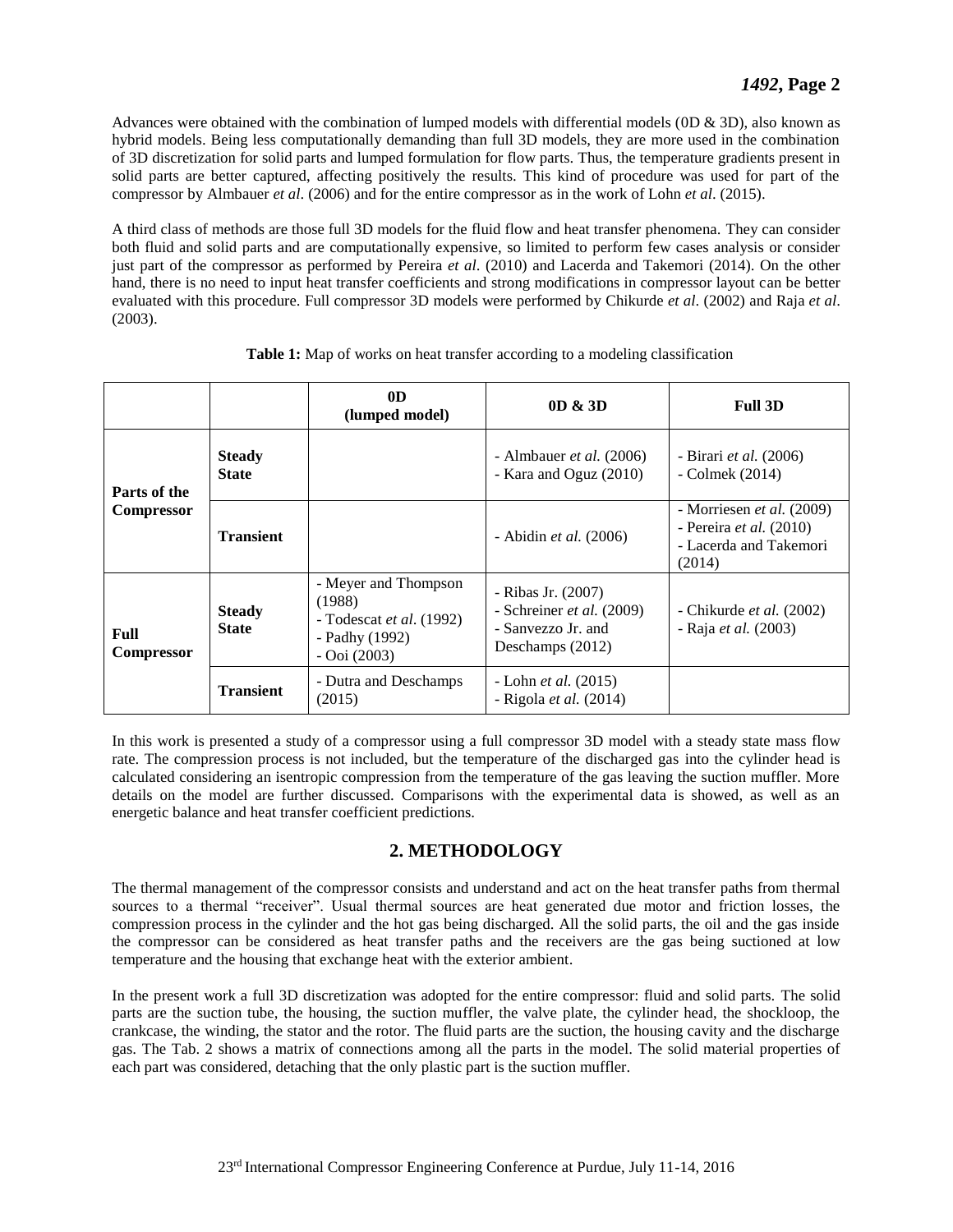A steady state mass flow rate is imposed at the suction tube considering ASHRAE-LBP conditions for a compressor that operates at 60Hz with R134a (suction pressure 97 kPa and suction temperature 32.2°C). Electric motor losses are estimated from their efficiency curves obtained in dynamometer tests and are imposed as volumetric heat sources in the winding, the stator and the rotor. Estimated losses of the bearings (Neto, 2006) are imposed locally as area heat sources. As mentioned before, the compression process is not included, but the temperature of the discharged gas into the cylinder head is calculated considering an isentropic compression from the temperature of the gas leaving the suction muffler up to the discharge pressure (discharge pressure 1,072 kPa). In the cavity gas volume is considered the buoyance effect causing some natural convection inside the housing. At the external part of the housing and the suction tube is imposed a natural convection heat transfer process considering the ambient temperature at 32.2 °C and heat transfer coefficient of 10.0 W/m².K. A graphical summary of the boundary conditions is shown in Fig. 1.

|                                                                                                                                                                                                                                                                                                                                                                                                                                          | Tube | $\mathbf{g}% _{T}=\mathbf{g}_{T}=\mathbf{g}_{T}=\mathbf{g}_{T}=\mathbf{g}_{T}=\mathbf{g}_{T}=\mathbf{g}_{T}=\mathbf{g}_{T}=\mathbf{g}_{T}=\mathbf{g}_{T}=\mathbf{g}_{T}=\mathbf{g}_{T}=\mathbf{g}_{T}=\mathbf{g}_{T}=\mathbf{g}_{T}=\mathbf{g}_{T}=\mathbf{g}_{T}=\mathbf{g}_{T}=\mathbf{g}_{T}=\mathbf{g}_{T}=\mathbf{g}_{T}=\mathbf{g}_{T}=\mathbf{g}_{T}=\mathbf{g}_{T}=\mathbf{g}_{T}=\mathbf{g}_{T}=\mathbf{g}_{T}=\math$ | oop | Suction Housin Shockl Cylinde<br>$\bf r$ Head | Stator Muffler | Valve<br>Plate | Crankc<br>ase | Rotor | $\mathbf{g}% _{T}=\mathbf{g}_{T}=\mathbf{g}_{T}=\mathbf{g}_{T}=\mathbf{g}_{T}=\mathbf{g}_{T}=\mathbf{g}_{T}=\mathbf{g}_{T}=\mathbf{g}_{T}=\mathbf{g}_{T}=\mathbf{g}_{T}=\mathbf{g}_{T}=\mathbf{g}_{T}=\mathbf{g}_{T}=\mathbf{g}_{T}=\mathbf{g}_{T}=\mathbf{g}_{T}=\mathbf{g}_{T}=\mathbf{g}_{T}=\mathbf{g}_{T}=\mathbf{g}_{T}=\mathbf{g}_{T}=\mathbf{g}_{T}=\mathbf{g}_{T}=\mathbf{g}_{T}=\mathbf{g}_{T}=\mathbf{g}_{T}=\math$ | Gas | $\rm Gas$ | Windin Muffler Cavity Dischar<br>$\rm ge\ Gas$ |
|------------------------------------------------------------------------------------------------------------------------------------------------------------------------------------------------------------------------------------------------------------------------------------------------------------------------------------------------------------------------------------------------------------------------------------------|------|--------------------------------------------------------------------------------------------------------------------------------------------------------------------------------------------------------------------------------------------------------------------------------------------------------------------------------------------------------------------------------------------------------------------------------|-----|-----------------------------------------------|----------------|----------------|---------------|-------|--------------------------------------------------------------------------------------------------------------------------------------------------------------------------------------------------------------------------------------------------------------------------------------------------------------------------------------------------------------------------------------------------------------------------------|-----|-----------|------------------------------------------------|
| Suction<br>Tube                                                                                                                                                                                                                                                                                                                                                                                                                          |      |                                                                                                                                                                                                                                                                                                                                                                                                                                |     |                                               |                |                |               |       |                                                                                                                                                                                                                                                                                                                                                                                                                                |     |           |                                                |
| Housin<br>$\mathbf{g}% _{T}=\mathbf{g}_{T}=\mathbf{g}_{T}=\mathbf{g}_{T}=\mathbf{g}_{T}=\mathbf{g}_{T}=\mathbf{g}_{T}=\mathbf{g}_{T}=\mathbf{g}_{T}=\mathbf{g}_{T}=\mathbf{g}_{T}=\mathbf{g}_{T}=\mathbf{g}_{T}=\mathbf{g}_{T}=\mathbf{g}_{T}=\mathbf{g}_{T}=\mathbf{g}_{T}=\mathbf{g}_{T}=\mathbf{g}_{T}=\mathbf{g}_{T}=\mathbf{g}_{T}=\mathbf{g}_{T}=\mathbf{g}_{T}=\mathbf{g}_{T}=\mathbf{g}_{T}=\mathbf{g}_{T}=\mathbf{g}_{T}=\math$ |      |                                                                                                                                                                                                                                                                                                                                                                                                                                |     |                                               |                |                |               |       |                                                                                                                                                                                                                                                                                                                                                                                                                                |     |           |                                                |
| Shockl<br>oop                                                                                                                                                                                                                                                                                                                                                                                                                            |      |                                                                                                                                                                                                                                                                                                                                                                                                                                |     |                                               |                |                |               |       |                                                                                                                                                                                                                                                                                                                                                                                                                                |     |           |                                                |
| Cylinde<br>$\mathbf r$ Head                                                                                                                                                                                                                                                                                                                                                                                                              |      |                                                                                                                                                                                                                                                                                                                                                                                                                                |     |                                               |                |                |               |       |                                                                                                                                                                                                                                                                                                                                                                                                                                |     |           |                                                |
| Stator                                                                                                                                                                                                                                                                                                                                                                                                                                   |      |                                                                                                                                                                                                                                                                                                                                                                                                                                |     |                                               |                |                |               |       |                                                                                                                                                                                                                                                                                                                                                                                                                                |     |           |                                                |
| Muffler                                                                                                                                                                                                                                                                                                                                                                                                                                  |      |                                                                                                                                                                                                                                                                                                                                                                                                                                |     |                                               |                |                |               |       |                                                                                                                                                                                                                                                                                                                                                                                                                                |     |           |                                                |
| Valve<br>Plate                                                                                                                                                                                                                                                                                                                                                                                                                           |      |                                                                                                                                                                                                                                                                                                                                                                                                                                |     |                                               |                |                |               |       |                                                                                                                                                                                                                                                                                                                                                                                                                                |     |           |                                                |
| Crankc<br>ase                                                                                                                                                                                                                                                                                                                                                                                                                            |      |                                                                                                                                                                                                                                                                                                                                                                                                                                |     |                                               |                |                |               |       |                                                                                                                                                                                                                                                                                                                                                                                                                                |     |           |                                                |
| Rotor                                                                                                                                                                                                                                                                                                                                                                                                                                    |      |                                                                                                                                                                                                                                                                                                                                                                                                                                |     |                                               |                |                |               |       |                                                                                                                                                                                                                                                                                                                                                                                                                                |     |           |                                                |
| Windin<br>$\mathbf{g}% _{T}=\mathbf{g}_{T}=\mathbf{g}_{T}=\mathbf{g}_{T}=\mathbf{g}_{T}=\mathbf{g}_{T}=\mathbf{g}_{T}=\mathbf{g}_{T}=\mathbf{g}_{T}=\mathbf{g}_{T}=\mathbf{g}_{T}=\mathbf{g}_{T}=\mathbf{g}_{T}=\mathbf{g}_{T}=\mathbf{g}_{T}=\mathbf{g}_{T}=\mathbf{g}_{T}=\mathbf{g}_{T}=\mathbf{g}_{T}=\mathbf{g}_{T}=\mathbf{g}_{T}=\mathbf{g}_{T}=\mathbf{g}_{T}=\mathbf{g}_{T}=\mathbf{g}_{T}=\mathbf{g}_{T}=\mathbf{g}_{T}=\math$ |      |                                                                                                                                                                                                                                                                                                                                                                                                                                |     |                                               |                |                |               |       |                                                                                                                                                                                                                                                                                                                                                                                                                                |     |           |                                                |
| Muffler<br>Gas                                                                                                                                                                                                                                                                                                                                                                                                                           |      |                                                                                                                                                                                                                                                                                                                                                                                                                                |     |                                               |                |                |               |       |                                                                                                                                                                                                                                                                                                                                                                                                                                |     |           |                                                |
| Cavity<br>Gas                                                                                                                                                                                                                                                                                                                                                                                                                            |      |                                                                                                                                                                                                                                                                                                                                                                                                                                |     |                                               |                |                |               |       |                                                                                                                                                                                                                                                                                                                                                                                                                                |     |           |                                                |
| Dischar<br>$\rm ge~Gas$                                                                                                                                                                                                                                                                                                                                                                                                                  |      |                                                                                                                                                                                                                                                                                                                                                                                                                                |     |                                               |                |                |               |       |                                                                                                                                                                                                                                                                                                                                                                                                                                |     |           |                                                |

| Table 2: Matrix of connections between parts |  |  |  |
|----------------------------------------------|--|--|--|
|----------------------------------------------|--|--|--|

To perform this task the commercial code Ansys-CFX was used. Compressible transient mass conservation and Navier-Stokes equations were numerically solved. To close the problem were also solved the equation of energy balance without simplifications and a Peng Robinson real gas model for the R134a (Ansys CFX, 2012).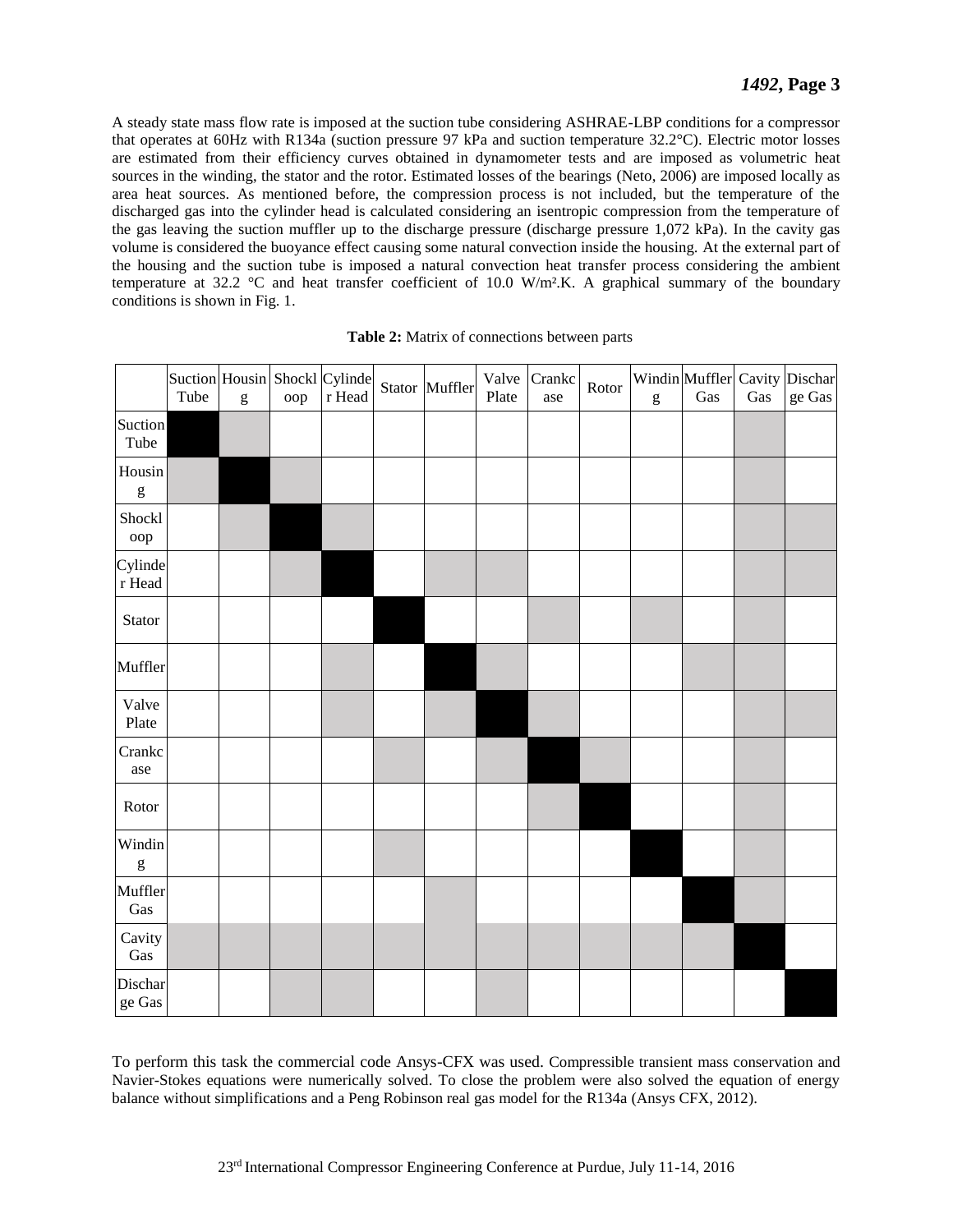From the numeric point of view, the called 'High Resolution' method was employed as spatial discretization scheme. The SST turbulence model was used, which falls within the category of Unsteady Reynolds Averaged Navier-Stokes (URANS) equations and combines κ-ε and κ-ω models (Cezario, 2007), being the first used on turbulent free stream and the second on near-wall regions.



**Figure 1:** Boundary conditions used in the numerical simulation

The simulation was started on a coarser mesh and then finalized on a refined one with 840 thousand nodes. Around 2000 iterations was run taking around 24 hours using parallel simulation on a 12 Gb of RAM with four 3.33GHz computer processing unites.

#### **3. RESULTS AND DISCUSSIONS**

The same compressor model was instrumented with thermocouples in several parts to measure the temperature distribution inside the compressor and compare with numerical results. The compressor was mounted on a calorimeter facility and a test was carried out under ASHRAE-LBP conditions.

Table 3 and Fig. 2 shows a comparison between experimental and numerical data of the temperature distribution. The temperature are normalized by the maximum observed temperature for the solid and fluid parts, respectively. As can be noticed, in some parts it was observed a very good agreement as in the suction muffler wall close to the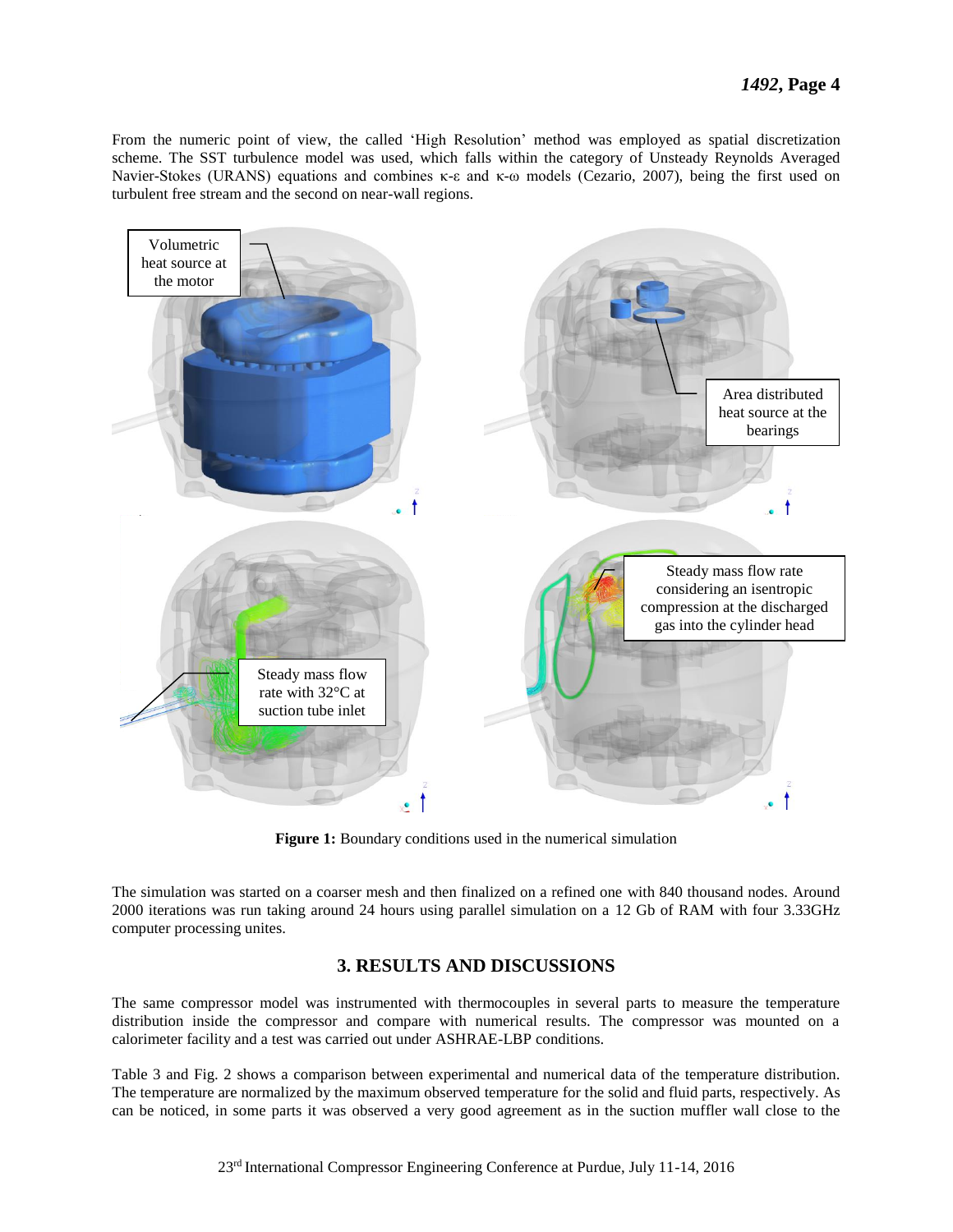motor (S04, -2%) or the discharge muffler fluid (F06, 0%). However, in other parts the quantitative comparison was not so good, as for the crankcase close the cylinder (S08, 13%) or for the suction muffler outlet (F04, -12%). It was considered that most of these differences was obtained because of the absence of the lubricant oil in the model or the assumption of an isentropic compression process. The oil plays a major hole in the compressor temperature distribution because due its higher specific heat, compared to the gas, it is capable of absorb and reject a higher amount of heat wherever it goes. That can be the explanation of the temperature difference in solid parts as the motor, the crankcase, the shockloop and the housing, where a big amount of oil is splashed in during compressor run. The inclusion of the oil presence seems to be a great advance for future works using this technique.

|                              |                  |                                | <b>Experimental</b> | <b>Numerical</b> | % Difference   |
|------------------------------|------------------|--------------------------------|---------------------|------------------|----------------|
|                              | <b>S01</b>       | Lower Housing                  | 0.52                | 0.49             | $-7$           |
|                              | S <sub>0</sub> 2 | <b>Upper Housing</b>           | 0.61                | 0.53             | $-12$          |
|                              | S <sub>03</sub>  | Suction Muffler (Housing Side) | 0.49                | 0.45             | $-7$           |
|                              | S04              | Suction Muffler (Motor Side)   | 0.56                | 0.55             | $-2$           |
| <b>Solid</b>                 | S <sub>05</sub>  | <b>Suction Muffler Outlet</b>  | 0.57                | 0.61             | 7              |
| <b>Parts</b>                 | S06              | Cylinder Head                  | 0.98                | 1.00             | $\overline{c}$ |
|                              | S07              | Discharge Muffler              | 0.97                | 1.00             | 3              |
|                              | <b>S08</b>       | Crankcase close to cylinder    | 0.73                | 0.82             | 13             |
|                              | S <sub>09</sub>  | <b>Stator and Winding</b>      | 0.72                | 0.79             | 10             |
|                              |                  |                                |                     |                  |                |
|                              | F01              | <b>Suction Tube Outlet</b>     | 0.28                | 0.28             | $-1$           |
|                              | F <sub>02</sub>  | <b>Suction Muffler Inlet</b>   | 0.37                | 0.35             | $-4$           |
|                              | F03              | <b>Suction Muffler Volume</b>  | 0.45                | 0.41             | $-11$          |
| <b>Fluid</b><br><b>Parts</b> | F <sub>04</sub>  | <b>Suction Muffler Outlet</b>  | 0.48                | 0.42             | $-12$          |
|                              | F05              | Cylinder Head                  | 0.99                | 1.00             |                |
|                              | F <sub>06</sub>  | Discharge Muffler              | 0.97                | 0.97             | $\overline{0}$ |
|                              | F07              | <b>Compressor Outlet</b>       | 0.83                | 0.89             | 8              |
|                              | F <sub>08</sub>  | O <sub>il</sub>                | 0.55                | $0.58*$          | 7              |

**Table 3:** Temperature comparisons between experimental and numerical data

\* The numerical model did not considered the oil. It is used the gas temperature instead





**Figure 2:** Normalized temperature distribution comparison between experimental and numerical results

Despite the observed differences in the temperature distribution, qualitatively it was observed a good agreement between numerical and experimental results. Therefore, an important information to understand how is the heat transfer process inside the compressor is the heat exchange from part to part that can be monitored numerically. For example, Fig. 3 shows the normalized heat exchange into and from the cavity gas (the maximum heat exchange value is used to normalize). Is noticed that a great amount of heat is coming from the motor (rotor, winding and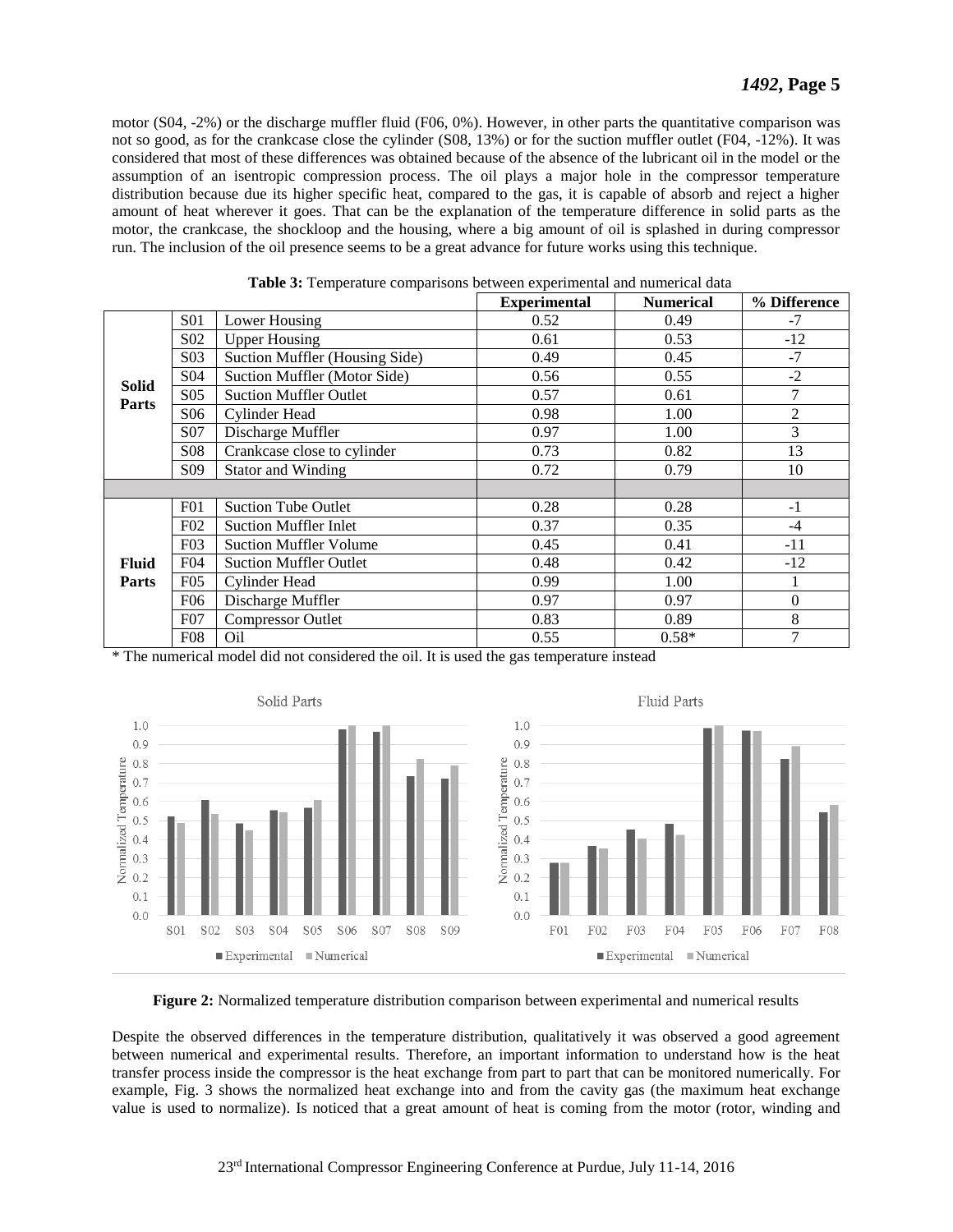stator) and from the crankcase. Other interesting aspect to point is how the heat coming from the discharge process is distributed, being a higher amount coming from the shockloop instead of the cylinder head. Thus, in this case, further work to decrease the contribution of the discharge process should be done in the shockloop.



**Figure 3:** Heat exchange of the cavity gas

Since temperature distribution and heat flux between parts are easily accessed in this simulation, it is possible to calculate the heat transfer coefficient *h*, given by Eq. 1. This is an advantage to experimental analysis were heat flux is difficult to be measured and advantage to use of known heat transfer correlations that are suitable to more simple geometries whereas the geometries inside compressor are usually complex.

$$
h = Q/A. \Delta T \tag{1}
$$

In Figures 4 and 5 are presented the normalized temperature difference and the normalized heat transfer coefficients obtained for the cavity gas heat transfer. Again is detached the behavior for the shockloop, where is observed the highest value of the normalized heat transfer coefficient. This enhance in the heat transfer can be caused by an improved mixing of the gas inside the compressor due the consideration of buoyance effects.



**Figure 4:** Normalized temperature difference between the cavity gas and solid parts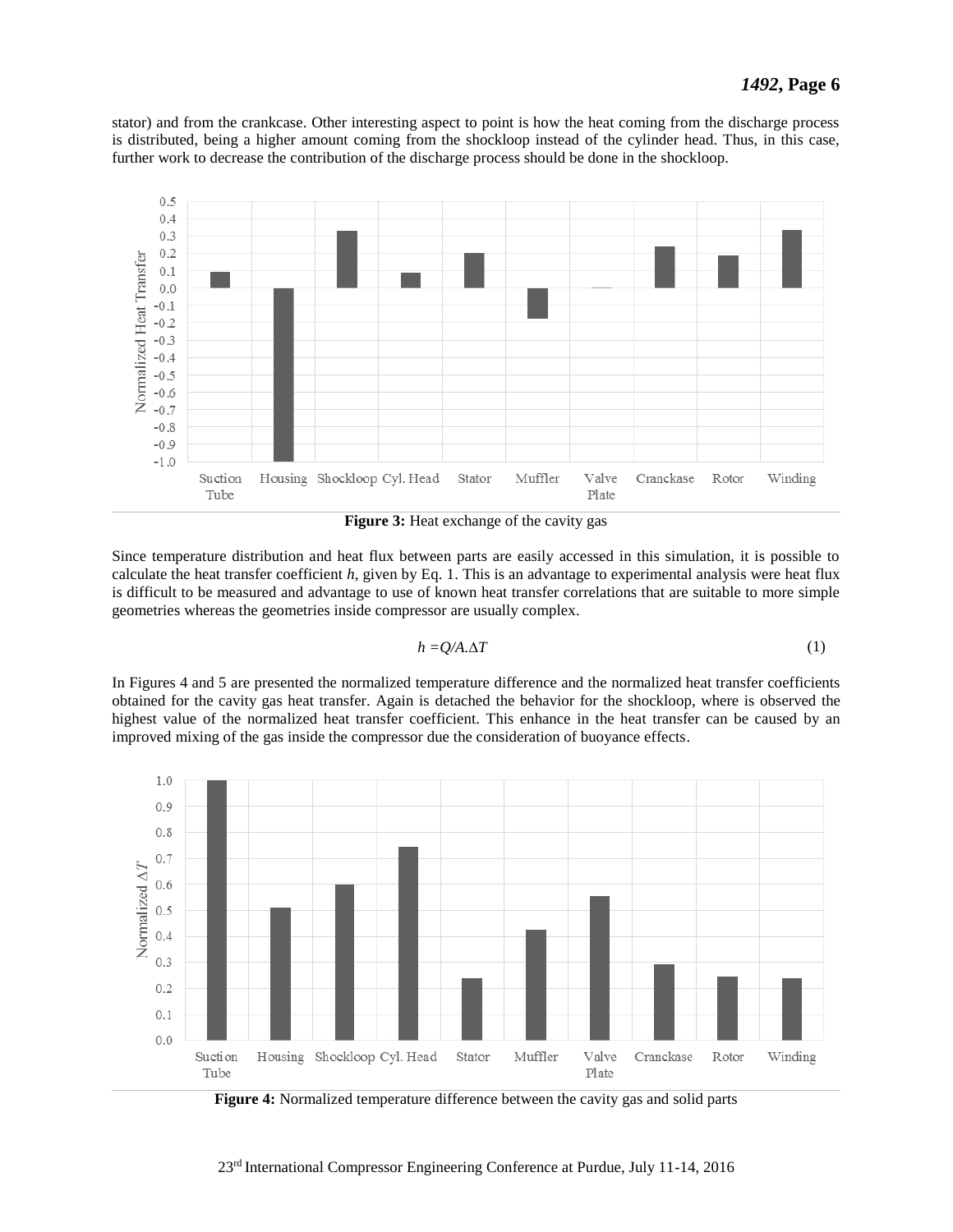

**Figure 5:** Normalized heat transfer coefficients between the cavity gas and solid parts

## **4. CONCLUSIONS**

In this work the heat transfer phenomena happening inside a reciprocating compressor was investigated using a full 3D discretization model of the solid and fluid parts. This procedure is more computationally expensive than others described on literature, however it is not necessary to impose heat transfer coefficients and thermal resistances between solid parts. In fact, these information are results of the simulations. Comparison of the temperature distribution inside the compressor with experimental data showed good agreement is some parts (less than 1% difference), but some disagreement in other (more than 10%), probably due the non-consideration of the oil flowing inside the compressor or the non-consideration of transient aspects, which are topics for future investigations.

#### **NOMENCLATURE**

| $\overline{O}$ | heat transfer             | (W)                  |
|----------------|---------------------------|----------------------|
| $\wedge T$     | temperature difference    | $(^{\circ}C)$        |
| A              | surface area              | (m <sup>2</sup> )    |
| h              | heat transfer coefficient | (W/m <sup>2</sup> K) |

#### **REFERENCES**

Almbauer, R. A., Burgstaller, A., Abidin, Z., & Nagy, D. (2006). 3-dimensional simulation for obtaining the heat transfer correlations of a thermal network calculation for a hermetic compressor. *Proceedings of the 18th International Compressor Engineering Conference at Purdue*, West Lafayette, IN, USA. (C079).

Birari, Y. V., Gosavi, S. S. & Jorwekar, P. P. (2006). Use of CFD in design and development of R404a reciprocating compressor. *Proceedings of the 18th International Compressor Engineering Conference at Purdue*, West Lafayette, IN, USA. (C072).

Chikurde, R. C., Loganathan E., Dandekar D. P. & Manivasagam, S. (2002). Thermal mapping of hermetically sealed compressors using computational fluid dynamics technique. *Proceedings of the 16th International Compressor Engineering Conference at Purdue*, West Lafayette, IN, USA. (C6-4).

Colmek, S. (2014). The improvement of the compressor efficiency by reducing the heat transfer. *Proceedings of the 22nd International Compressor Engineering Conference at Purdue*, West Lafayette, IN, USA. (Paper 1168).